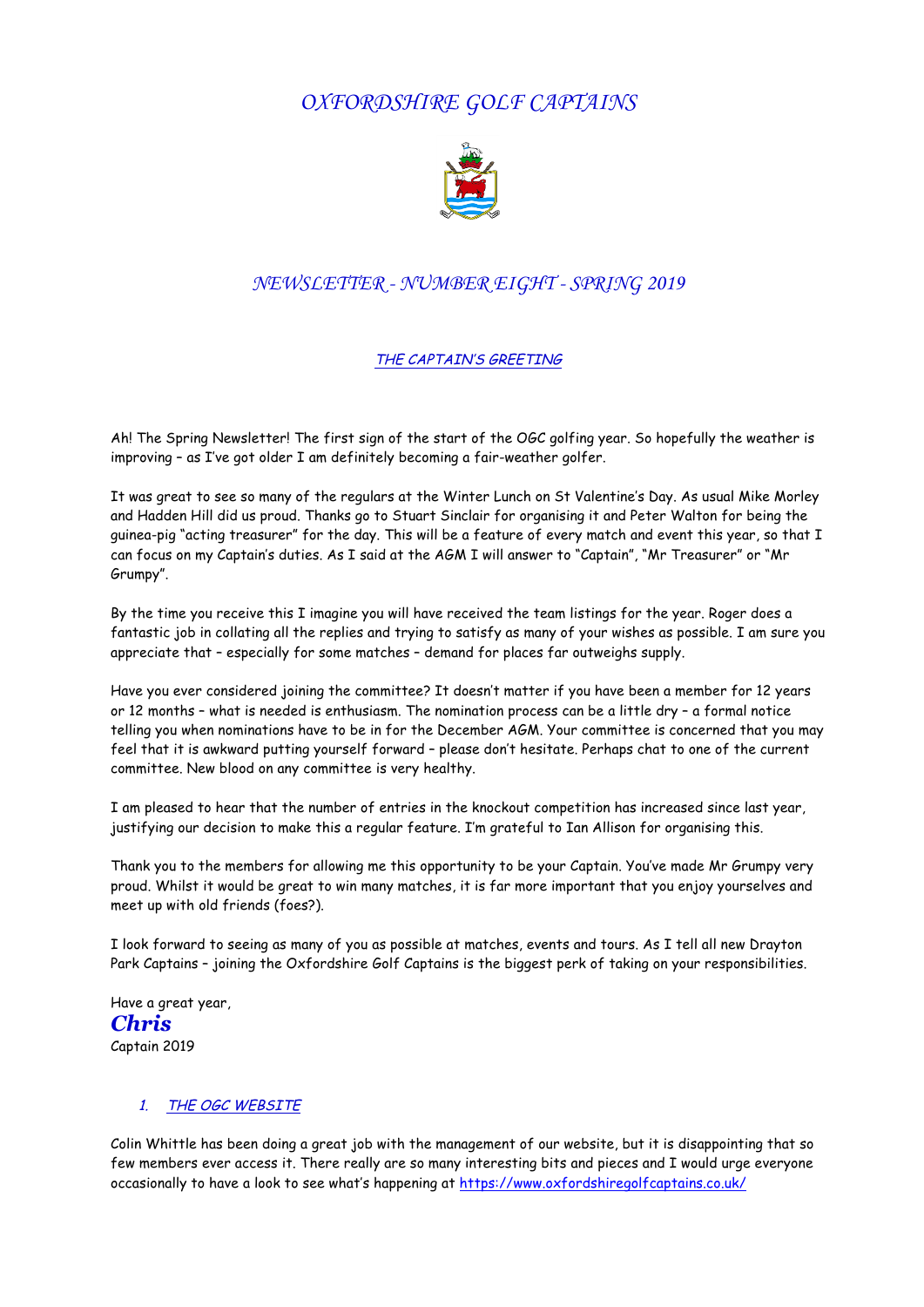Apart from all the history, including match results and trophy winners over the decades, you can also keep an eye on what is being planned for your future golfing entertainment. The good news is that you don't need to be a geeky IT nerd, because it is the simplest job to access the site; the password for the Members' area is drive4show.

It might be an opportune moment to ask everyone to check their own entry details in the online directory. There are frequent cries of "I didn't receive that email/letter/information," and nearly always it transpires it was because an individual's contact details, most often a new email address, hadn't been notified either to me or Stuart Sinclair. Similarly, if your name does not appear in the on-line Directory and you would like it to, the Data Protection Acts demands your consent, so please let us know.

#### 2. MATCHES AND EVENTS

As always, at the beginning of the year, an email circulation was made to all Captains, attaching the 2019 golfing calendar and asking everyone to notify their wishes and intentions for involvement in our matches and internal events during the coming season.

At the time of writing, I have received 118 replies from members indicating their wishes to participate in our 20 matches and 13 events. As far as matches are concerned, there are 312 places available and again this year they are all heavily over-subscribed by a ratio of more than three to one, so please do not be too disappointed if you didn't get all that you requested, as there are just not enough places to go round.

The teams for 17 of the 20 matches have been circulated and, now that you are aware of your match commitments, would you please make your diary entries. Should it happen, for whatever reason, that you can no longer play in any of your designated matches, would you kindly let me know immediately. To leave it until the match letter is circulated makes it more difficult to find a replacement; it is so much easier to do that with an earlier warning.

Should it be that you haven't yet returned your match/event request, don't panic! Captains do frequently drop out of a match for which they've been selected, which entails finding someone to make up shortfalls. So it still makes sense, even now, for you to send in your return and we will do our very best to ensure you get some matches. In any event, there are always our internal events in which you may have an interest?

Our first social event this year was our Winter Lunch at Hadden Hill where, to endorse the Captain's comments, we were royally treated to great food and drinks by Michael Morley, his head chef and all his happy smiling people in the clubhouse.

Historically, our first golfing event has always been our Spring Meeting at Burford Golf Club, and so it is again this year on Wednesday,  $17^{th}$  April; we are expecting the usual huge turn-out of members wishing to renew old and much valued friendships.

Our next calendar event is the annual match against the Somerset Captains, this year to be played on Thursday, 25th April at the Long Sutton Golf Club - https://www.longsuttongolf.com/.

The second year of our knock-out competition will shortly get underway; congratulations to the trophy holders, Chris Spearing and Simon Berry, who will be defending their title. This year 19 pairs have entered, which is a 35% increase over last year, so good luck everyone.

If you have not yet received your diary sized version of our OGC 2019 golfing calendar, your club representative should be holding one for you. However, you will also find our full 2019 calendar of matches and events repeated again beneath this newsletter and also on our website.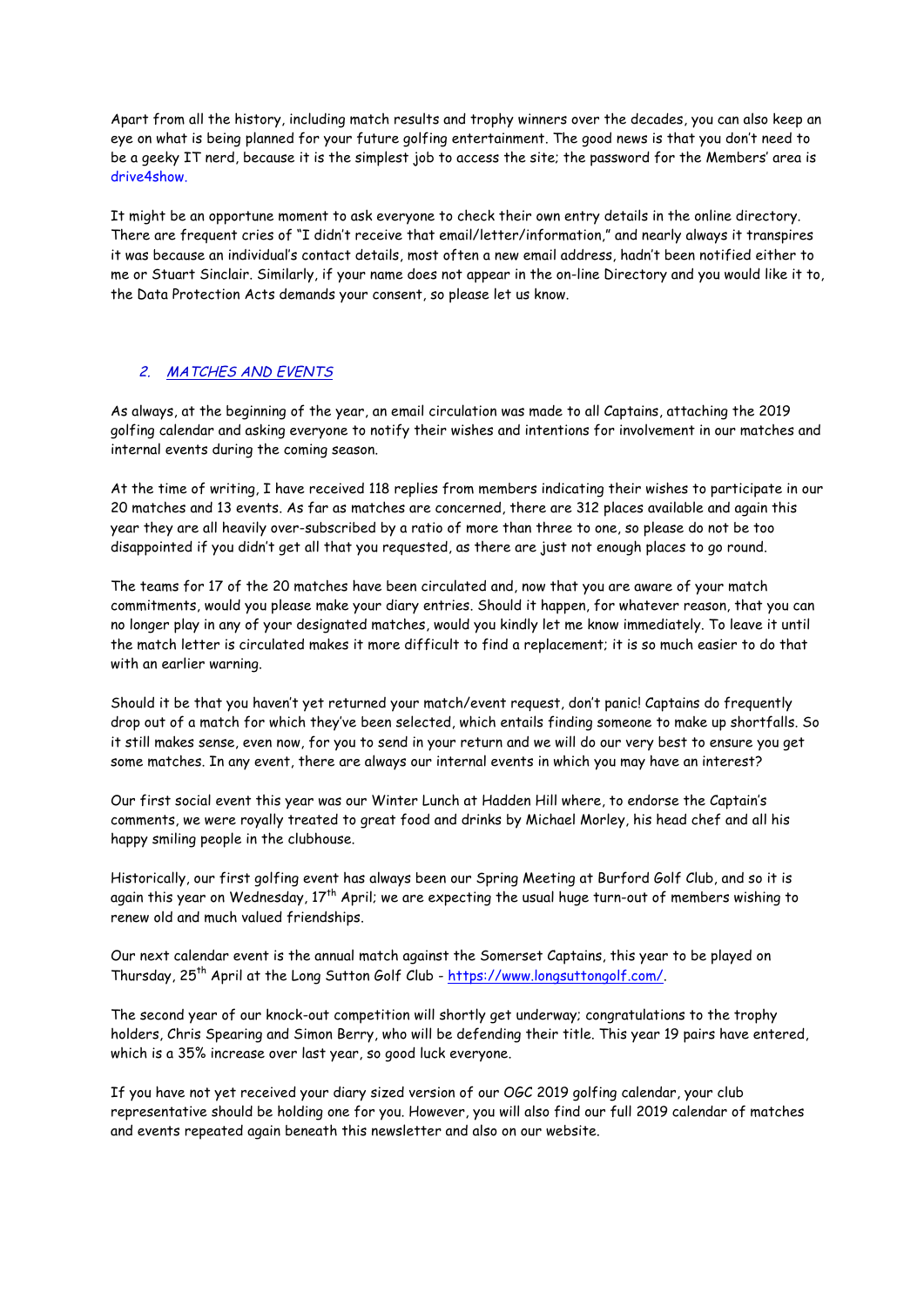#### 3. THE CORNWALL TOUR 2019

This year's trip to Cornwall is from Sunday  $12^{th}$  to Thursday  $16^{th}$  May and we currently have a travelling party of 35 who will be staying for the duration at the hotel on the Carlyon Bay golf course; our three matches against the Cornish Captains will be played at Point of Polzeath, Launceston and Carlyon Bay Golf Clubs.

As an added interest, Bill Major has offered to organise a not-too-friendly tournament on the hotel snooker table. So, if you are travelling and are interested, you'd better hone your cuing skills, otherwise, judging from last year's performances, there could be some very late nights; perhaps six-reds frames will become the order of the day!!

The party is just about full but, there is currently one vacancy and, dependent of course upon hotel vacancies, it might just be possible to squeeze in one or two more travellers. Therefore, if you have not undertaken this trip before, especially if you are a fairly new member, please get in touch with me as soon as possible.

If you cannot make it this year it might be a good idea, even now, to register your interest in future tours. So, think it over and if you are interested in the 2020 tour, which will take place between Sunday,  $17^{th}$  and Thursday, 21<sup>st</sup> May, 2020, please let me know at roger.sillence@live.co.uk or 01993 776303.

#### 4. THE CAPTAIN's TOUR 2019

Your Captain selected the Torquay area for our 2019 "Captain's Autumn Tour," with the games being played from Monday, 9<sup>th</sup> September to Wednesday, 11<sup>th</sup> September at Churston, Dainton Park and Weston-Super-Mare Golf Clubs respectively.

We managed to get an excellent deal and thus far have 29 Captains making up the party. As of last week, there were still some hotel vacancies available, so should you be interesting in travelling with us, please get in touch with me as soon as possible.

### 5. CAPTAINS' CLOTHING

Most will already know, but for those who do not, Glyn Hall is your master tailor who will provide all your OGC golfing equipment, but this does not include blazers. We have suitable stocks of all items and sizes of shirts, both long-sleeved and sleeveless sweater, caps and ties.

If you need any of this kit, please make sure that you provide Glyn with plenty of notice, as it is not often possible to get it to a match or event with only a couple of days' notice; the best point of contact for Glyn is by email at ghall@cfl-ltd.co.uk. If it's a blazer you need, Stuart Sinclair at stuartjohnsinclair@gmail.com has all the details you need.

# *Happy golfing, Roger*

Roger Sillence Match Secretary Oxfordshire Golf Captains. March, 2019

"Membership of the OGC is the best thing that ever came from being the Captain of a golf club."

*Please see the next page for your 2019 golfing calendar ……. THE OXFORDSHIRE GOLF CAPTAINS - FIXTURES 2019*